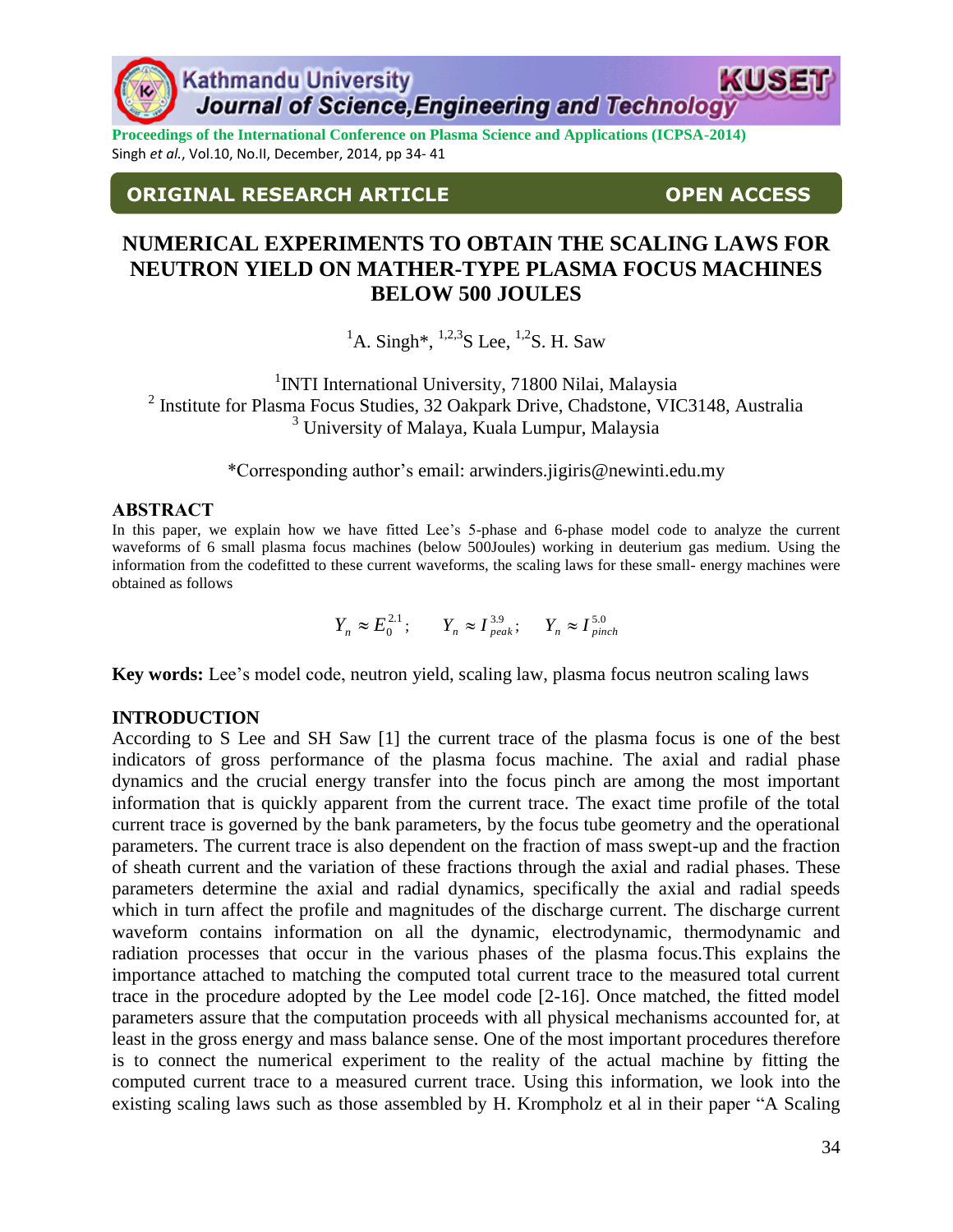

**Proceedings of the International Conference on Plasma Science and Applications (ICPSA-2014)** Singh *et al.*, Vol.10, No.II, December, 2014, pp 34- 41

Law for Plasma Focus Devices" [17]and by S Lee and S H Saw in their papers The Plasma Focus- Scaling Properties to Scaling Laws"[1]and "Neutron Scaling Laws from Numerical Experiments" [5] in which are proposed general scaling laws. The papers by Lee and Saw are based on large (up to MJ) and small machines and cover the whole range of energy from 400 J to MJ, using data derived from both measured results and numerical experiments. We now examine machines below 400 J.

### **MATERIALS AND METHODS**

Using the Lee model code, the computed total current waveform was fitted to the measured waveform (obtained from the published articles [18, 19, 20, 21, 22, 23] current or current derivativewaveformswhich were digitalized with Engauge [24]) by changing model factors  $f_m$ ,  $f_c$ ,  $f_{\text{mr}}$  and  $f_{\text{cr}}$  one, till the computed waveform agrees with the measured waveform. First, f<sub>m</sub>andf<sub>c</sub>are tuned sequentially until the features of the computed rising slope of the total current trace and the rounding off of the peak current as well as the peak current itself are in reasonable fit with the measured total current trace. We then continue to fit the radial  $f_{\text{mr}}$  and  $f_{\text{cr}}$  until features of the computed slope and the depth of the dip agree with the measured current waveform.Using theLee Model 5-phase code the fitting ends here. If there is an extended part of the measured current dip which cannot be fitted by the computed current dip no matter how the model parameters are varied, then Lee Model 6-phase code is used. The 6-phase code has an additional phase between the end of pinch and the expanded column phase. This additional phase is fitted by adding anomalous resistance terms into the circuit equation (typically 3 sequential anomalous resistance terms)[16].

#### **RESULTS AND DISCUSSION**



Figure 1: The fitting of the computed current trace to the measured current trace obtained from Argentina Nanofocus operating at 16kV, 1.5 Torr deuterium gas. The measured current waveform was extracted from shot number 572, Figure 7 in the paper entitled "D-D neutron" yield in the 125 J dense plasma focus Nanofocus" [19]. Figure 1 shows a typical fitting of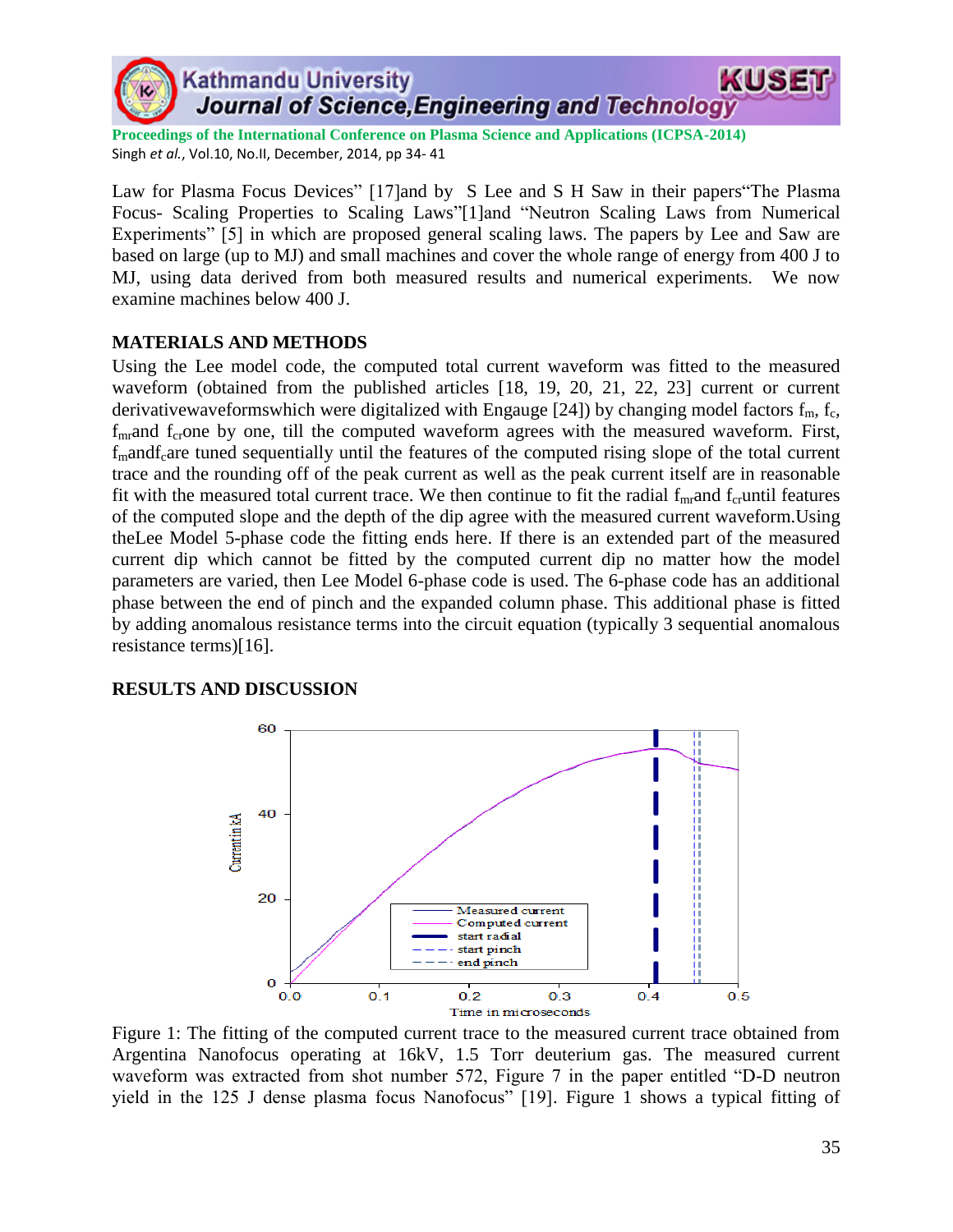**Proceedings of the International Conference on Plasma Science and Applications (ICPSA-2014)** Singh *et al.*, Vol.10, No.II, December, 2014, pp 34- 41

computed current waveform to measured current waveform for the case of the Argentinian Nanofocus ANF. Once the current waveform is fitted, the model parameters are obtained. This process was repeated for all 6 machines. Four machines were fitted with Lee's 5-phase code whereas the other 2 machines (AASC and \*India PF) have extended dips and required the extension of the 6-phase code. Using the fitted model parameters, the Lee code was configured for each machine at different pressures to find the optimum neutron yield for each machine.The machine configurations are recorded in Table 1.The informationobtained at optimum yield for each machine is recorded in Table 4.Additionally Tables 2 and 3 record the anomalous resistance data required to fit the two machines with extended dips ED that could not be fitted completely with the 5-phase code.

| ruore 1. maenine una operanne, parametersana mued moder parameters or eaen | <b>PF50</b>    | <b>ANF</b>     | AASC           | FMPF-1         | *India         | <b>PF400</b>   |
|----------------------------------------------------------------------------|----------------|----------------|----------------|----------------|----------------|----------------|
|                                                                            |                |                |                |                | PF             |                |
| Capacitance $C_0(\mu F)$                                                   | 0.2            | 1.1            | 10.88(ES)      | 2.4            | $\overline{4}$ | 0.95           |
| Static inductance $L_0(nH)$                                                | 38             | 74             | $15.8$ (ES)    | 32.9           | 46             | 40             |
| Circuit resistance $r_0$ (m $\Omega$ )                                     | 20             | 25             | 3.9            | 60             | 10             | 10             |
| Outer radii, $b'(cm)$                                                      | 1.35           | 2.1            | $\overline{2}$ | 1.5            | 1.6            | 1.55           |
| Inner anode $a'(cm)$                                                       | 0.3            | 0.75           | 0.75           | 0.6            | 0.5            | 0.6            |
| Anode length ' $z_0$ '(cm)                                                 | 0.48           | 1.8            | 3              | 1.7            | $\overline{2}$ | 1.7            |
| Charging voltage $V_0$ (kV)                                                | 25,29          | 16             | 4.5(ES)        | 12             | 10             | 28             |
| Fill pressure $P_0$ (Torr)                                                 | 6.8            | 1.5            | 2.9            | 2.25           | 6              | 6.6            |
| Fill gas(molecular weight)                                                 | 4              | $\overline{4}$ | 4              | $\overline{4}$ | $\overline{4}$ | 4              |
| Fill gas (atomic number)                                                   |                |                | 1              |                | 1              | 1              |
| Fill $gas(molecule(2))$                                                    | $\overline{2}$ | $\overline{2}$ | $\overline{2}$ | $\overline{2}$ | $\overline{2}$ | $\overline{2}$ |
| Axial phase mass factor, $f_m$                                             | 0.13           | 0.055          | 0.065          | 0.155          | 0.135          | 0.08           |
| Axial phase current factor, $f_c$                                          | 0.7            | 0.7            | 0.7            | 0.7            | 0.7            | 0.7            |
| Radial phase mass factor, $f_{mr}$                                         | 0.1            | 0.1            | 0.1            | 0.165          | 0.1            | 0.11           |
| Radial phase current factor, $f_{cr}$                                      | 0.75           | 0.95           | 0.75           | 0.75           | 0.8            | 0.71           |
| <b>Taper type machine</b>                                                  |                |                |                |                |                |                |
| Taper starts at (cm)                                                       |                |                |                | 1.0            |                |                |
| Final tapered radius (cm)                                                  |                |                |                | 0.3            |                |                |

Table 1: Machine and operating parametersand fitted model parameters of each of the machines.

Note: (i) PF 50 was charged at 25kV and 29kV [18];so we have two set of results for PF50 in Table 4 (ii) ES is equivalent secondary; (iii)\*India PFis India smallest sealed type machine; (iv)ANF is Argentina Nanofocus

| Tuble $\omega$ , The Hueu anomalous resistance terms for the motion I ocus much not |               |                                                 |                     |                   |  |  |  |
|-------------------------------------------------------------------------------------|---------------|-------------------------------------------------|---------------------|-------------------|--|--|--|
|                                                                                     | $R_0(\Omega)$ | Characteristic of fall   Characteristic of rise |                     | End fraction time |  |  |  |
|                                                                                     |               | time, $\tau_2$ (ns)                             | time, $\tau_1$ (ns) |                   |  |  |  |
| Dip 1                                                                               | 0.8           |                                                 |                     |                   |  |  |  |
| Dip2                                                                                | 0.03          | 100                                             |                     |                   |  |  |  |
| Dip <sub>3</sub>                                                                    | 0.01          | 100                                             |                     |                   |  |  |  |

Table 2: The fitted anomalous resistance terms for AASC Plasma Focus machine.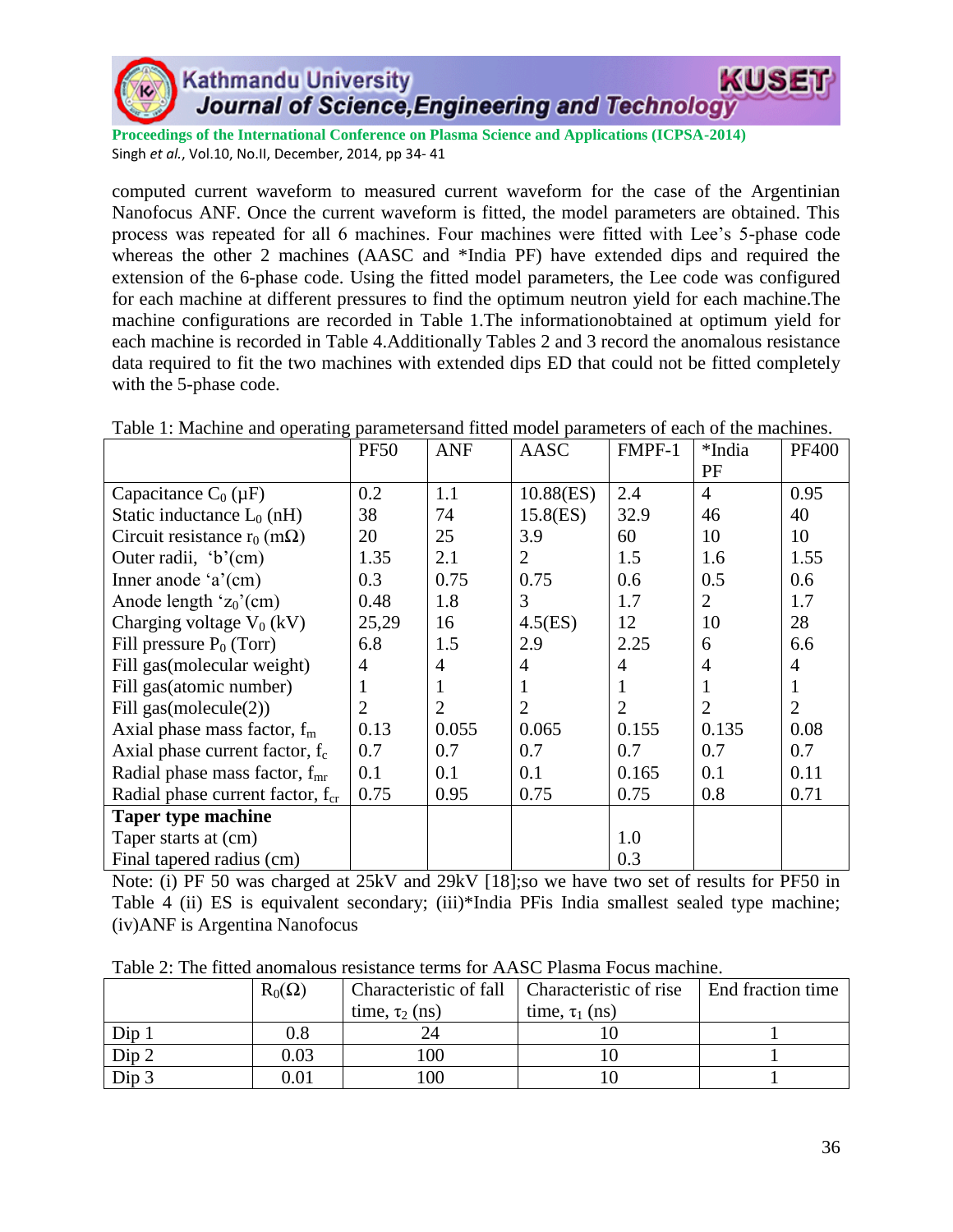**Proceedings of the International Conference on Plasma Science and Applications (ICPSA-2014)** Singh *et al.*, Vol.10, No.II, December, 2014, pp 34- 41

|                  | $R_0(\Omega)$ | Characteristic of fall | Characteristic of rise | End fraction time |  |
|------------------|---------------|------------------------|------------------------|-------------------|--|
|                  |               | time, $\tau_2$ (ns)    | time, $\tau_1$ (ns)    |                   |  |
| $Dip_1$          |               |                        |                        |                   |  |
| Dip 2            | 0.02          | $80\,$                 |                        |                   |  |
| Dip <sub>3</sub> | 0.03          | 100                    |                        |                   |  |

| Table 3: The fitted anomalous resistance terms for India smallest sealed type machine. |
|----------------------------------------------------------------------------------------|
|----------------------------------------------------------------------------------------|

Table 4: Some of the information obtained from the Lee Model code configured when optimum yield was obtained.

|                                                    | PF   | PF   | <b>ANF</b> | AASC  | FMPF-1 | India | PF    |
|----------------------------------------------------|------|------|------------|-------|--------|-------|-------|
|                                                    | 50   | 50   |            |       |        | PF    | 400   |
| Energy(J)                                          | 62.5 | 84.1 | 140.8      | 110.2 | 172.8  | 200   | 372.4 |
| Peak current (kA)                                  | 54   | 63   | 54         | 87    | 69     | 82    | 125   |
| Pinch start current (kA)                           | 39   | 45   | 50         | 57    | 48     | 62    | 84    |
| Pinch minimum temperature $(10^6 \text{ K})$       | 16.2 | 15.5 | 9.5        | 5.8   | 18.3   | 7.4   | 8.5   |
| Pinch maximum temperature( $10^6$ K)               | 16.5 | 15.9 | 9.7        | 6.2   | 18.9   | 7.6   | 8.7   |
| Peak axial speed $\text{(cm/}\mu\text{s)}$         | 6.5  | 6.4  | 8.6        | 9.1   | 7.3    | 5.3   | 10    |
| Peak radial shock speed $\text{(cm/}\mu\text{s)}$  | 54.7 | 53.8 | 42.1       | 35.4  | 36.9   | 37.4  | 40.3  |
| Peak radial piston speed $\text{(cm/}\mu\text{s)}$ | 36.7 | 36.0 | 28.2       | 24.9  | 25     | 25.7  | 26.9  |
| Final pinch radius $r_{min}$ (cm)                  | 0.04 | 0.04 | 0.10       | 0.11  | 0.06   | 0.07  | 0.08  |
| Pinch length $z_{max}$ (cm)                        | 0.4  | 0.4  | 1.1        | 1.1   | 0.6    | 0.7   | 0.8   |
| Pinch duration (ns)                                | 1.6  | 1.6  | 5.2        | 6.7   | 3.5    | 3.9   | 4.4   |
| Peak induced voltage (kV)                          | 15.1 | 17.2 | 13.2       | 10.2  | 17.3   | 14.6  | 20.6  |
| Neutron yield $(x104n)$                            | 2.2  | 5.2  | 6.2        | 7     | 8.8    | 25.3  | 125   |



Figure 2: Neutron yield versus stored energy for the 6 machines studied.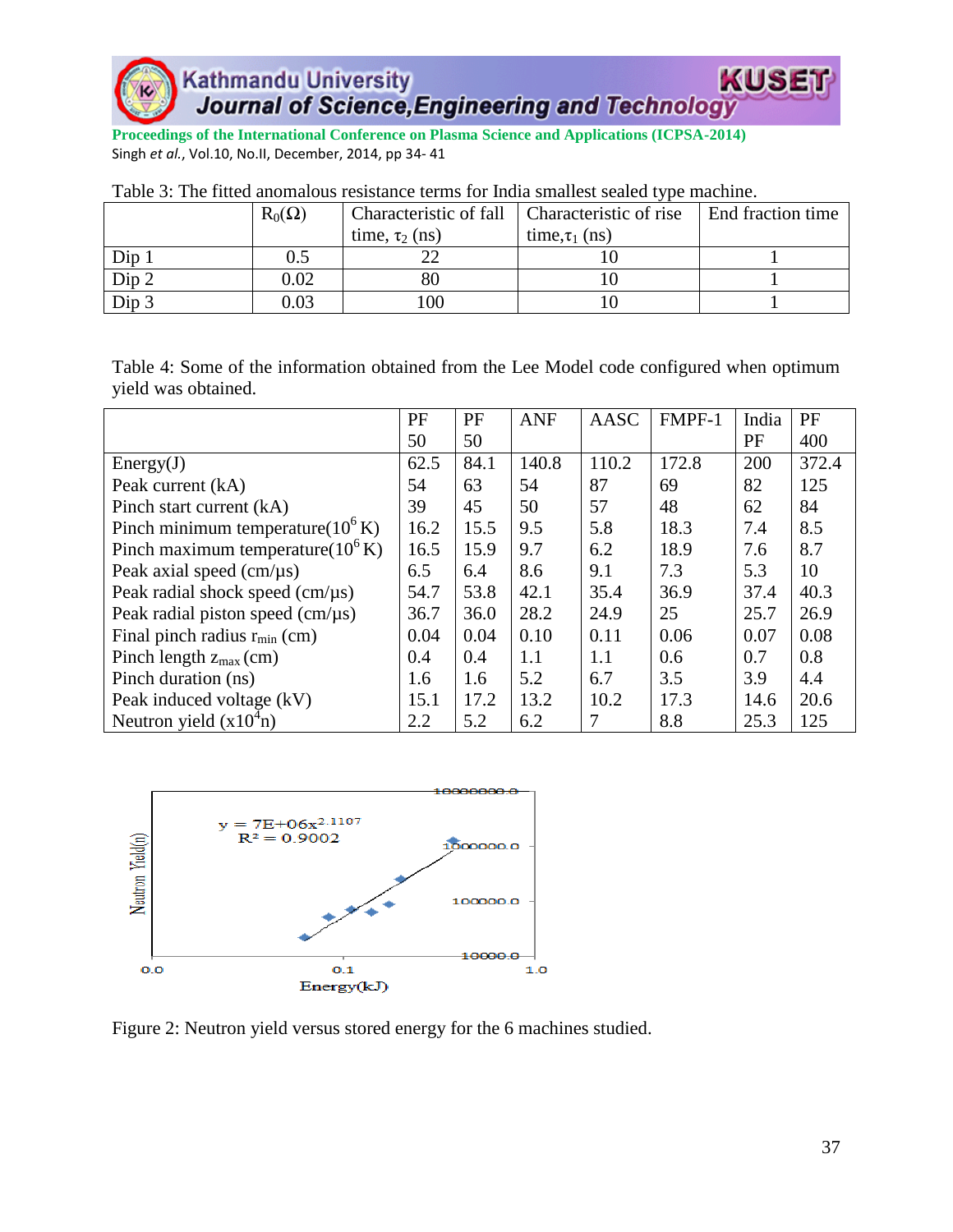**Proceedings of the International Conference on Plasma Science and Applications (ICPSA-2014)** Singh *et al.*, Vol.10, No.II, December, 2014, pp 34- 41

Next, we use some of the information obtained from Table 4 and plot the graphs as shown in Figure 2, 3 and 4. Figure 2 shows the plot of neutron yield versus the energy input into the plasma focus machine in log-log scale. From Figure 2, we have:  $Y_n = 7x10^6 E^{2.1}$  where E is in kJ, which is close to the generally accepted neutron yield versus energy scaling law of  $Y_n \approx E^2$  [1, 5, 7, 17].

Figure 3 shows the plot of neutron yield versus the peak current in the plasma focus machine in log-log scale. From Figure 3, we obtain:  $Y_n = 0.0058 I_{peak}^{3.9}$  where  $I_{peak}$  is in kA, which is close to  $Y_n \approx I_{peak}^{3.9}$  which was obtained by S Lee and SH Saw in their paper "Neutron Scaling Laws from Numerical Experiments" [5].



.

Figure 3: Neutron yield versus peak current for the 6 machines studied.

Figure 4 shows the plot of neutron yield versus the pinch current in the plasma focus machine. Figure 4 gives us the relationship of  $Y_n = 0.0002 I_{pinch}^{5.0}$  where  $I_{pinch}$  is in kA, which is close to  $Y_n \approx I_{pinch}^{4.7}$  which was obtained by S Lee and SH Saw in their paper "Neutron Scaling Laws from Numerical Experiments"[5].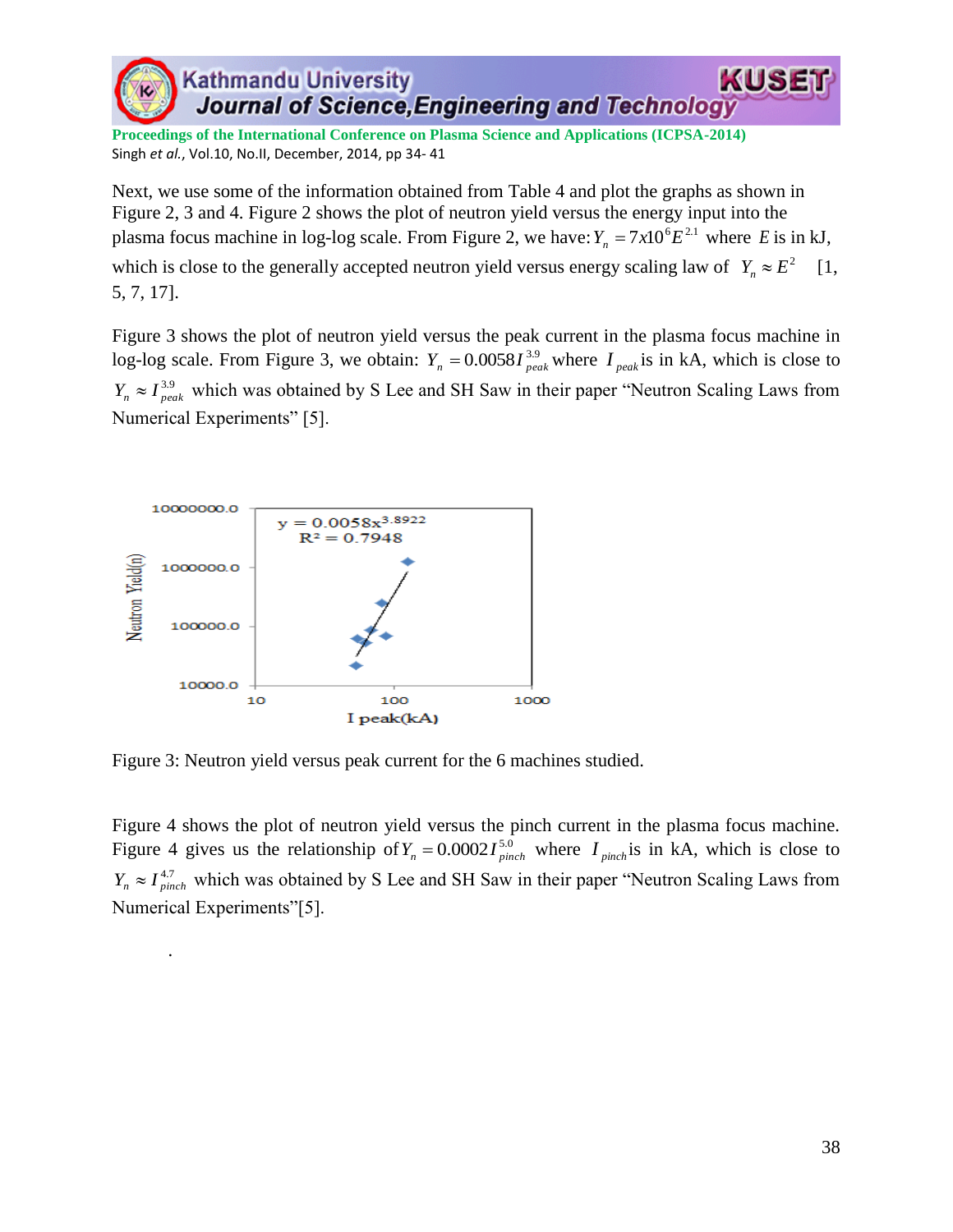

**Proceedings of the International Conference on Plasma Science and Applications (ICPSA-2014)** Singh *et al.*, Vol.10, No.II, December, 2014, pp 34- 41



Figure 4: Neutron yield versus pinch current for the 6 machines studied.

# **CONCLUSION**

Combining the computed data of the 6 plasma focus machines studied, we obtain the following scaling laws. Neutron yield  $Y_n$  in deuterium as functions of stored energy  $E_0$ , peak circuit current

*peak I* and pinch current *pinch I* :

$$
Y_n \approx E_0^{2.1}; \qquad Y_n \approx I_{peak}^{3.9}; \qquad Y_n \approx I_{pinch}^{5.0}
$$

Thus we can conclude that the scaling laws from the two papers [1, 17] are still valid for plasma focus machines below 500 joules.

## **REFERENCES**

- [1] Lee S & Saw S H, "The Plasma Focus- Scaling Properties to Scaling Laws", *Joint ICTP*-*IAEA Workshop on Dense Magnetized Plasma and Plasma Diagnostics* ,15 - 26 November 2010—ICTP 2168-1
- [2] Lee S, Tan B C, Wong A C & Chew C S, "Laser and Plasma Technology: *Proceedings of the First Tropical College on Applied Physics*, 26th December, 1983 to 14th January, 1984 Kuala Lumpur. Pub. World Scientific, Singapore (1985).
- [3] Lee S, "Plasma Focus Model Yielding Trajectory and Structure", *Radiation in Plasmas*, *Volume II. Proceedings of the 1983 College on Plasma Physics International Centre for Theoretical Physics, Trieste, Italy. Edited by B. McNamara. Published by World Scientific*, pp.978, (1984)
- [4] Website: http://www.plasmafocus.net/
- [5] Lee S & Saw S H, "Neutron scaling laws from numerical experiments", *J Fusion Energy*, 27, pp 292–295, DOI: 10.1007/s 10894-008-9132-7, (2008)
- [6] Lee S & Saw S H, "Pinch Current Limitation Effect in Plasma Focus", *Applied Physics Letters*, 92, 021503, DOI:10.1063/1.2827579, (2008)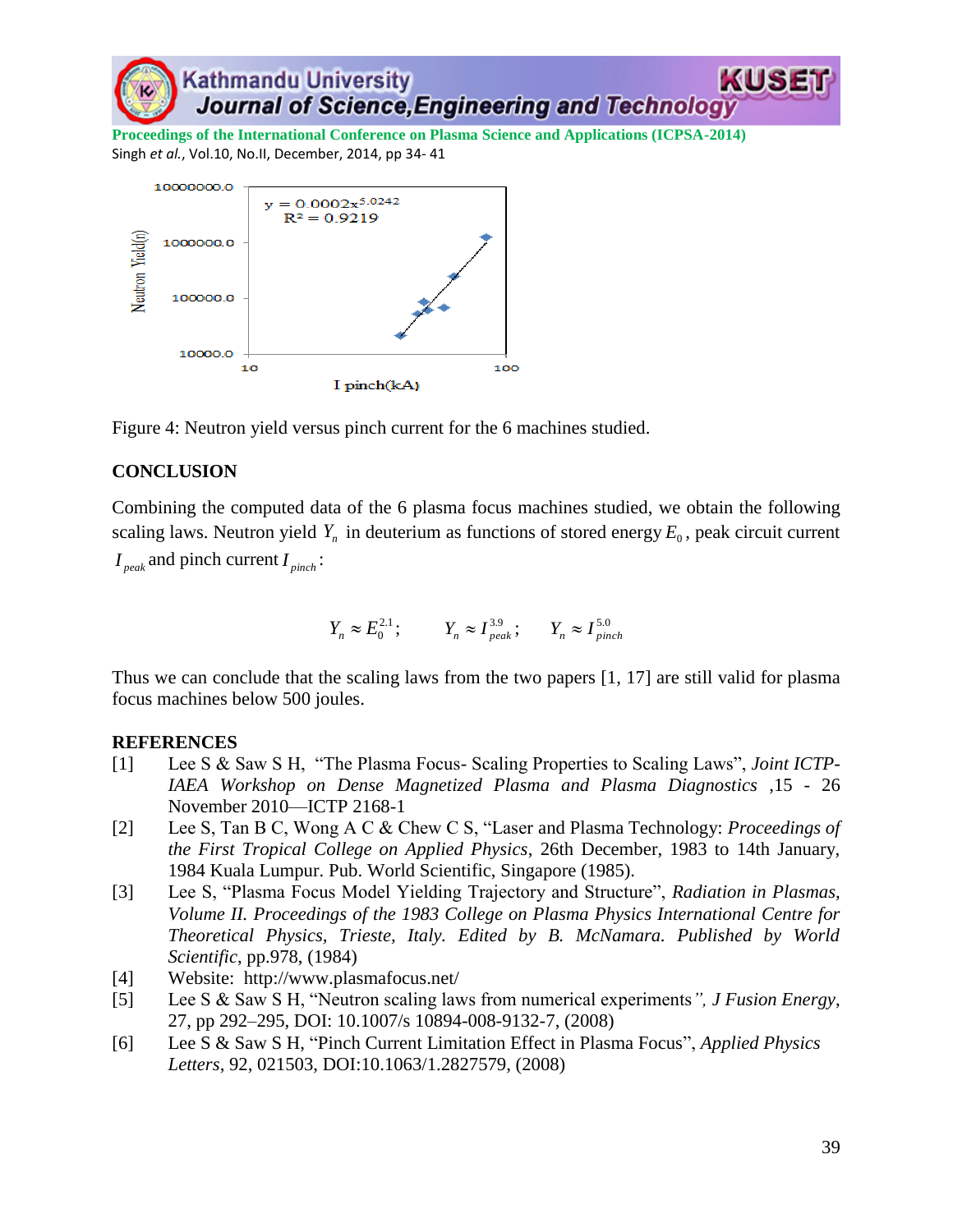

**Proceedings of the International Conference on Plasma Science and Applications (ICPSA-2014)** Singh *et al.*, Vol.10, No.II, December, 2014, pp 34- 41

- [7] Saw S H & Lee S, "Scaling Laws for Plasma Focus Machines from Numerical Experiments‖, *Energy and Power Engineering,* pp 65-72, DOI:10.4236/epe.2010.21010, (2010)
- [8] Saw S H & Lee S, "Scaling the plasma focus for fusion energy considerations", *International Journal of Energy Research,* 35, pp 81-88, DOI:10.1002/er.1758, (2011)
- [9] Lee S, Saw S H, Soto L, Moo S P, Springham S V, "Numerical experiments on plasma focus neutron yield versus pressure compared with laboratory experiments", *Plasma Phys Control Fusion*, 51, 075006, DOI:10.1088/0741-3335/51/7/075006, (2009)
- [10] Lee S & Saw S H, "The Plasma Focus- Trending into the Future", *Int J of Energy Research*, DOI: 10.1002/er.1918, (2011)
- [11] Lee S, Saw S H, Lee P C K, Rawat R S & Schmidt H, "Computing plasma focus pinch current from total current measurement", *Appl. Phys. Lett,* 92, 11, pp 111501, DOI:10.1063/1.2899632, (2008)
- [12] Lee S, Saw S H, Lee P & Rawat R S, "Numerical Experiments on Neon plasma focus soft x-rays scaling", *Plasma Physics and Controlled Fusion*, 51, 105013, DOI:10.1088/0741-3335/51/10/105013, (2009).
- [13] Saw S H, Lee S, Roy F, Chong P L, Vengadeswaran V, Sidik A S M, Leong Y W & Singh A, "In-situ determination of the static inductance and resistance of a plasma focus capacitor bank‖ , *Rev Sci Instruments*, 81, 053505, DOI:10.1063/1.3429207, (2010)
- [14] Lee S, "Neutron Yield saturation in Plasma focus:A fundamental cause" *Applied Physics Letters* 95 (15), 151503,(2009)
- [15] Lee S, Rawat R S, Lee P & Saw S H, "Soft x-ray yield from NX2 plasma focus", *Journal of Applied Physics*, 106, 023309, DOI: 10.1063/1.3176489, (2009)
- [16] Lee S, Saw S H, Abdou A E & Torreblanca, H "Characterizing Plasma Focus Devices-Role of Static Inductance- Instability Phase Fitted by Anomalous Resistances<sup>"</sup>, *J. Fusion Energy*, 30, pp 277-282, DOI: 10.1007/s10894-010-9372-1, (2010)
- [17] Krompholz H, Rühl F, Schneider W, Schönbach K., Herziger G, A Scaling Law for Plasma Focus Devices, *Phys Lett* A, Volume 82, Issue 2, 9 March 1981, Pages 82–84
- [18] Leopoldo Soto, Patricio Silva, José Moreno, Marcelo Zambra, Walter Kies, Roberto E Mayer, Alejandro Clausse, Luis Altamirano, Cristian Pavez & Luis Huerta,, ―Demonstration of neutron production in a table-top pinch plasma focus device operating at only tens of joules‖, *Journal of Physics D:Applied Physics*, 41, 205215, pp 1-7, DOI: 10.1088/0022-3727/41/20/205215, (2008)
- [19] Milanese M, "D-D neutron yield in the 125 J dense plasma focus Nanofocus", *Eur*. *Phys. J. D*, 27, pp 77–81, DOI: 10.1140/epjd/e2003-00247-9, (2003)
- [20] Bures B L, "Application of an impedance matching transformer to a plasma focus", Rev. *Sci. Instrum*. 82, 103506, DOI: 10.1063/1.3648117, (2011)
- [21] Rishi Verma, M V Roshan, F Malik, P Lee, S Lee, S V Springham, T L Tan, M Krishnan & R S Rawat,, "Compact sub-kilojoule range fast miniature plasma focus as portable neutron source", *Plasma Sources Science and Technology*, 17, 045020, pp 1-11, DOI:10.1088/0963-0252/17/4/045020, (2008)
- [22] Ram Niranjan, R. K. Rout, Prabhat Mishra, Rohit Srivastava, A. M. Rawool, T. C. Kaushik  $&$  Satish C. Gupta, "Note: A portable pulsed neutron source based on the